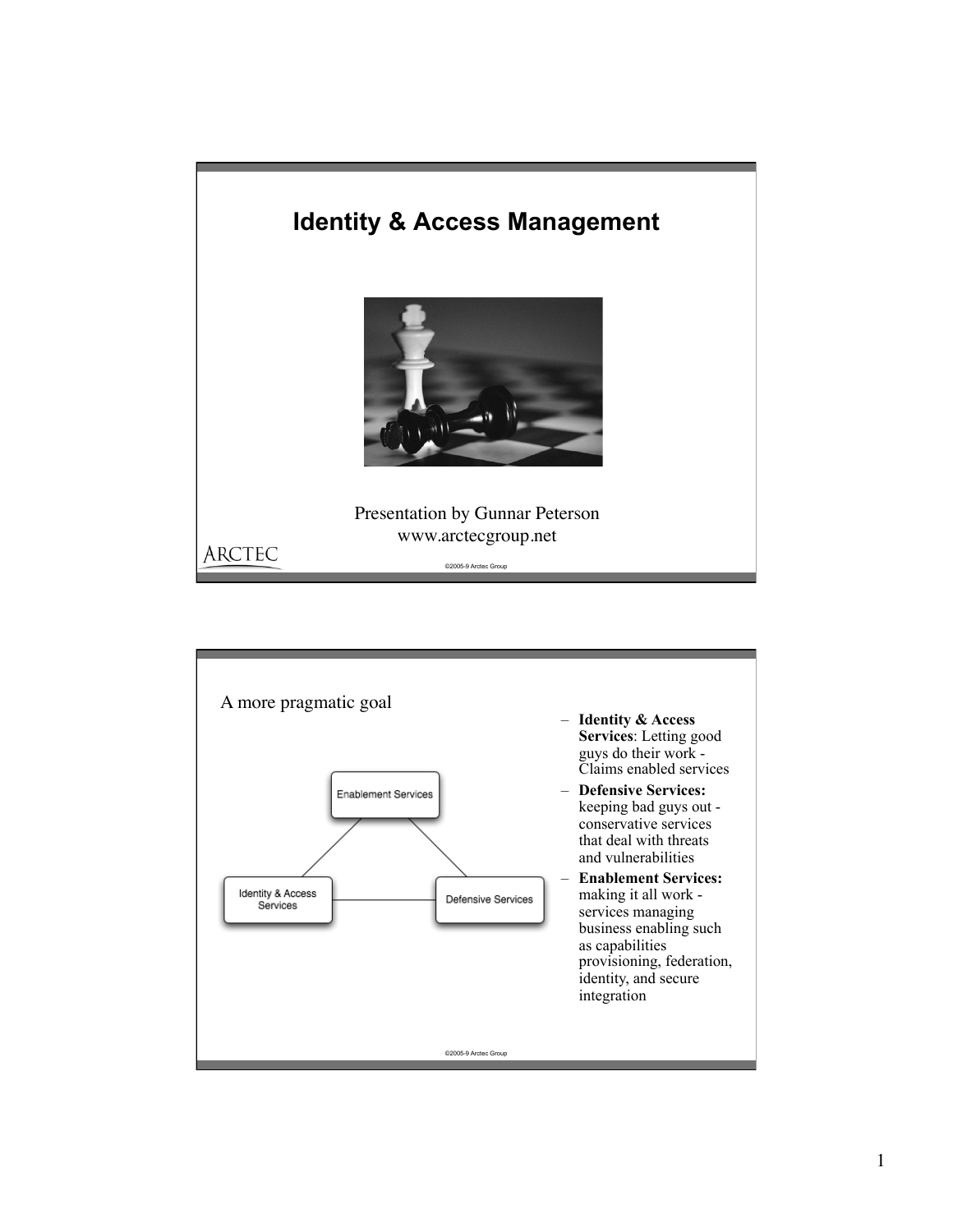

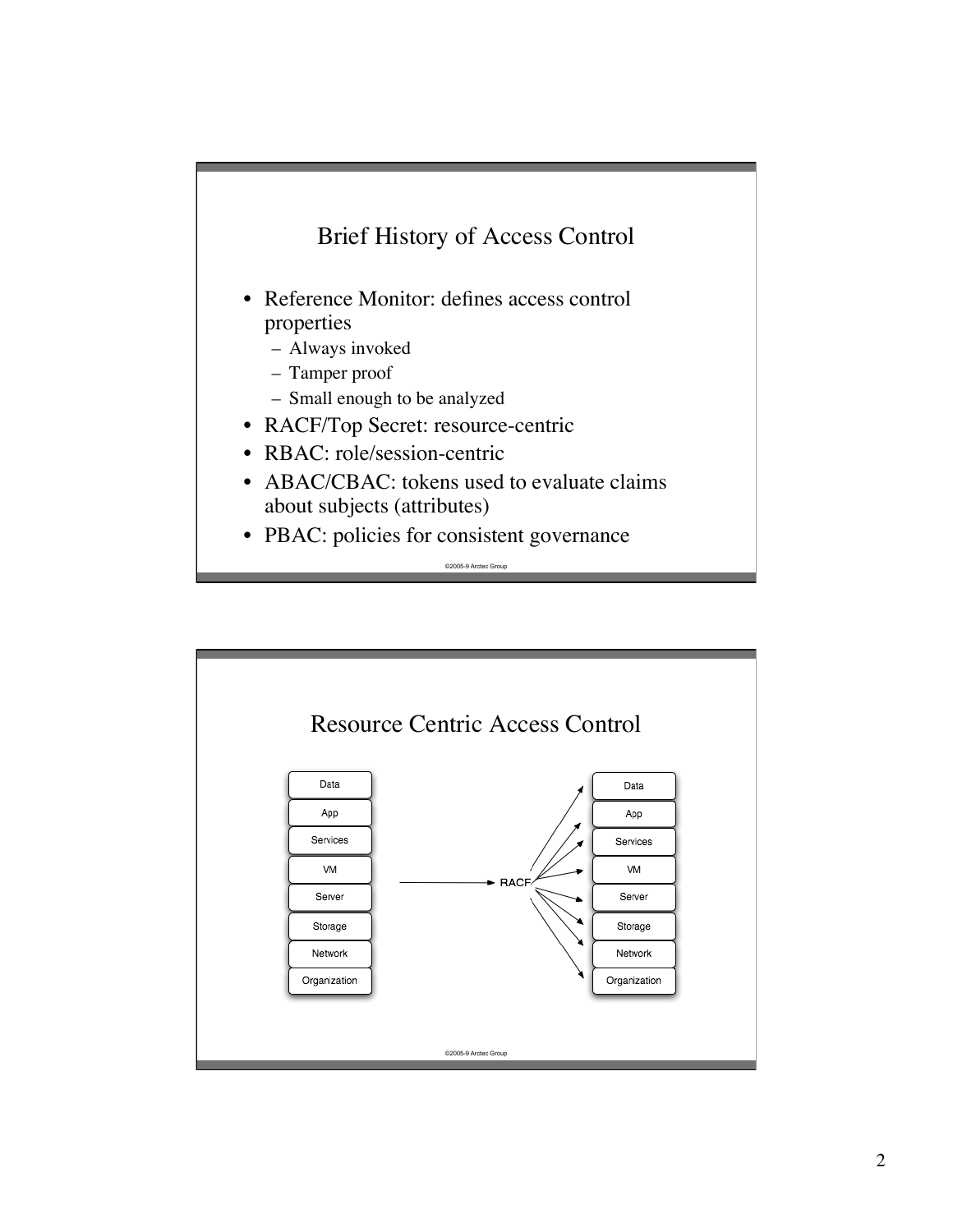

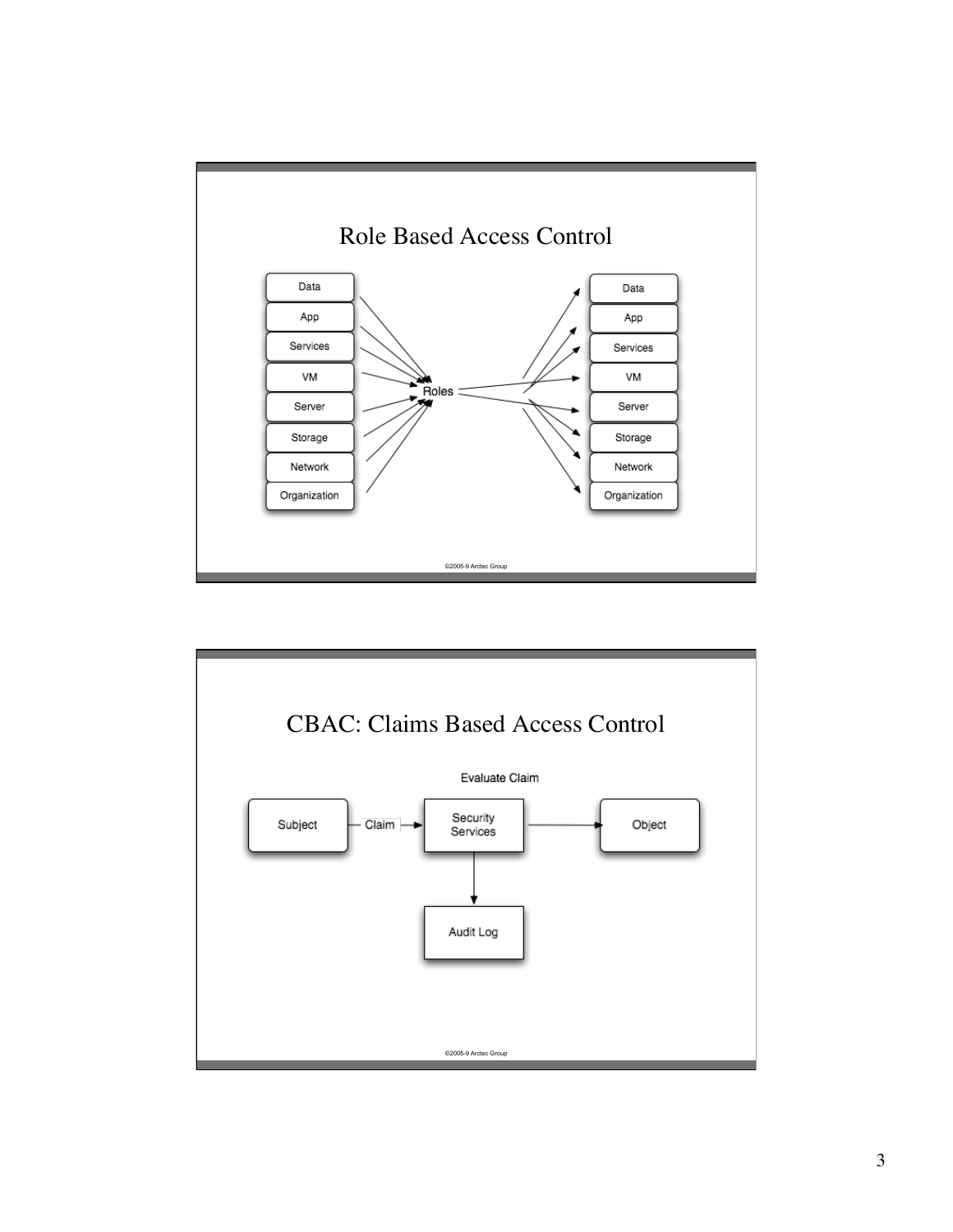

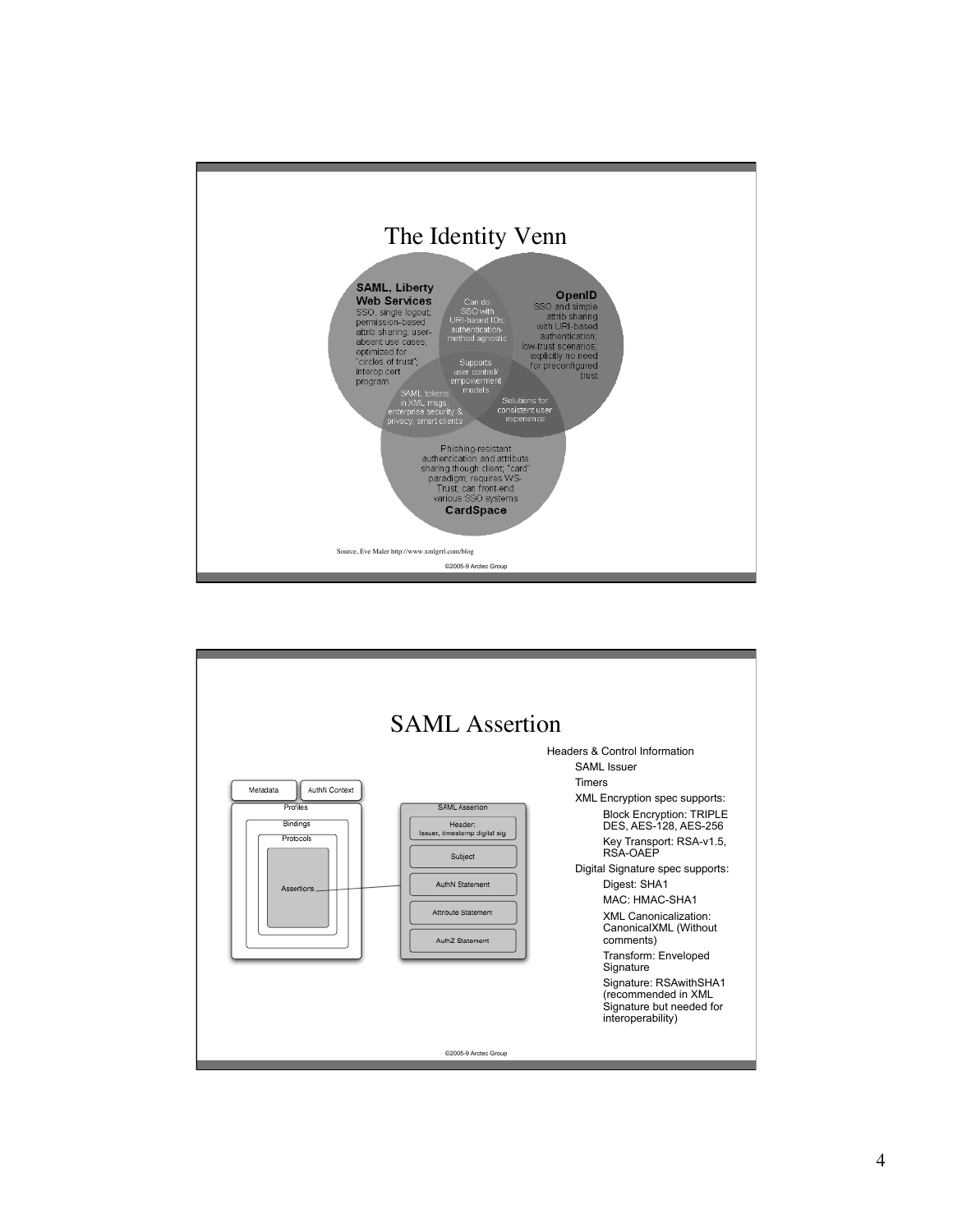

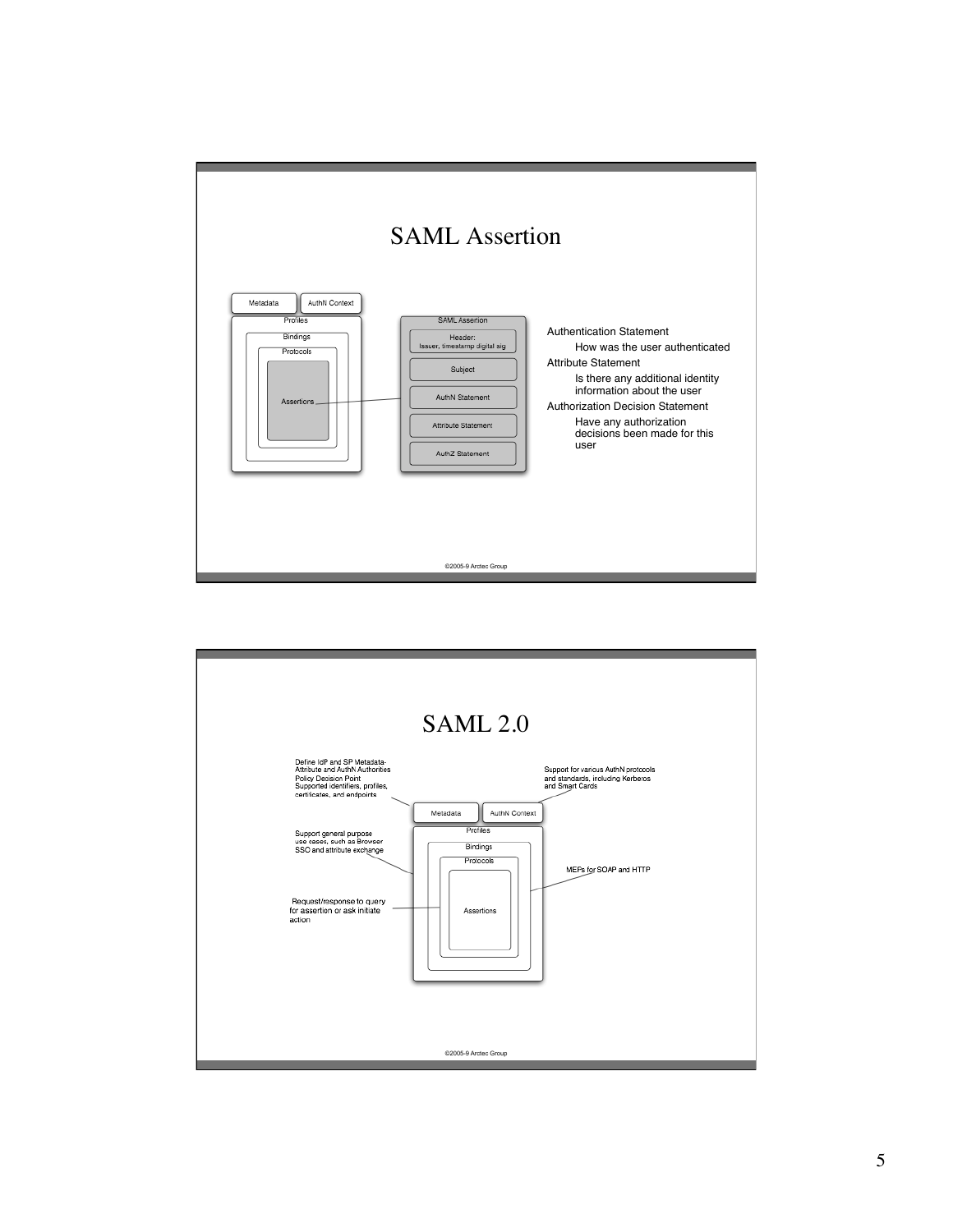

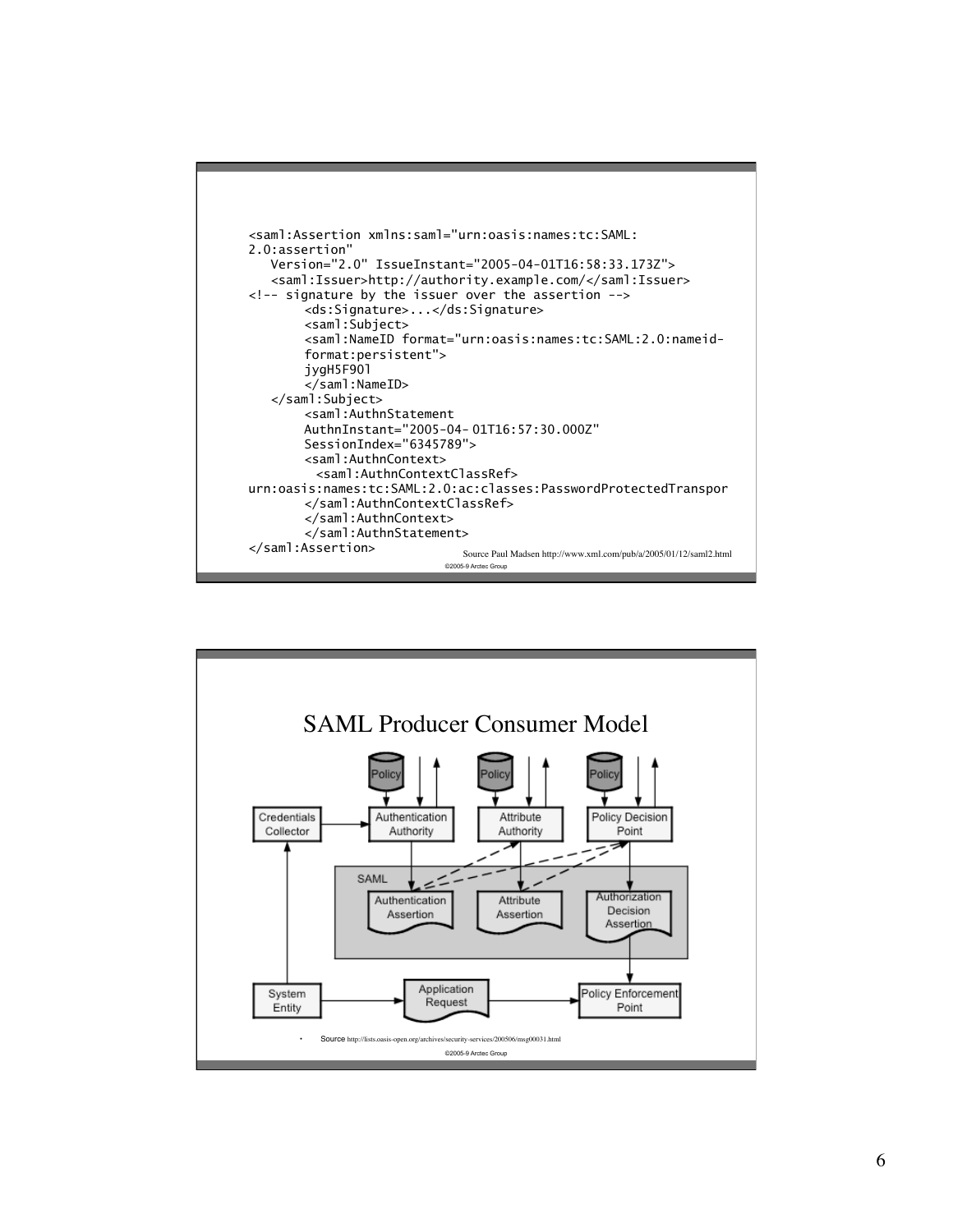

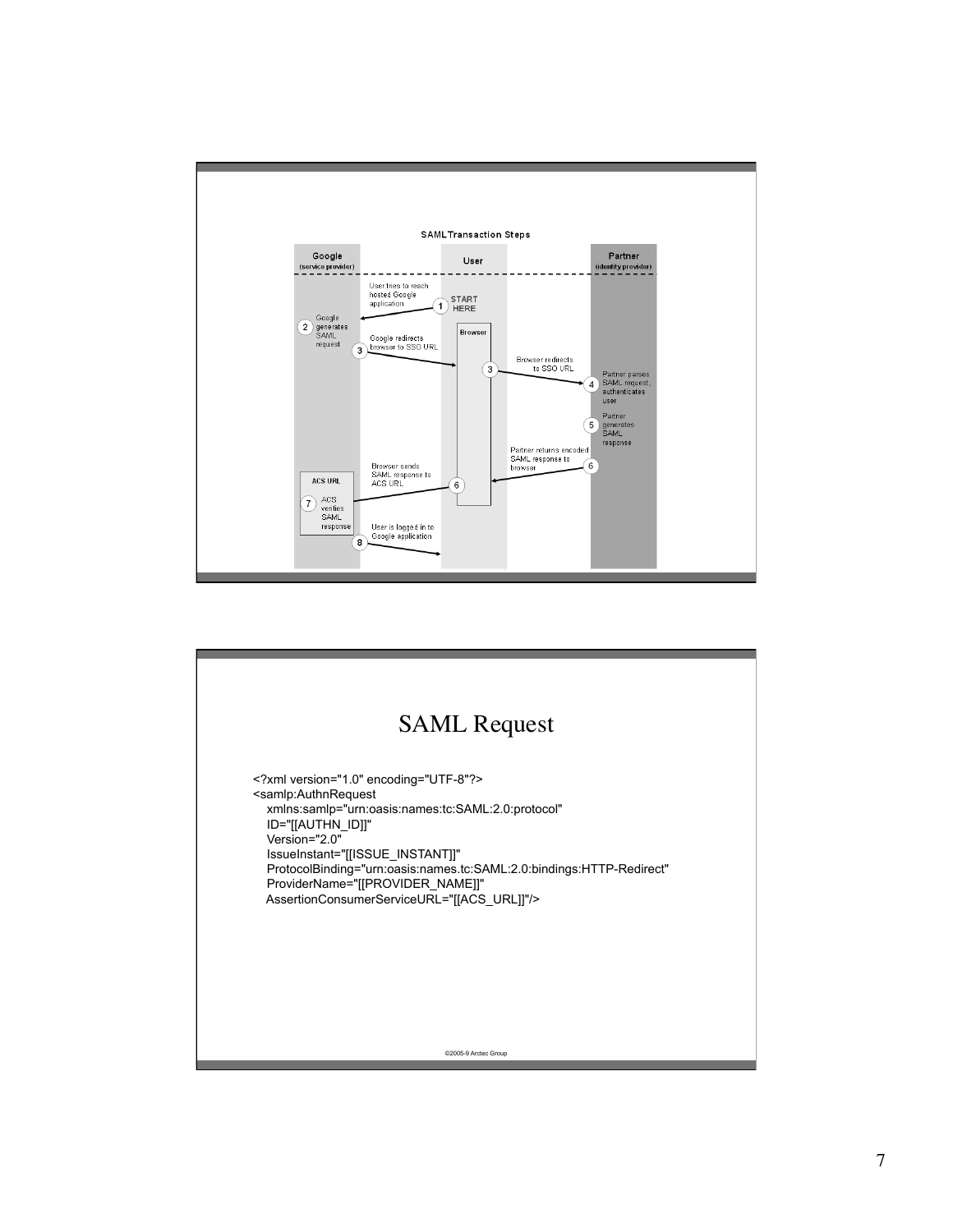

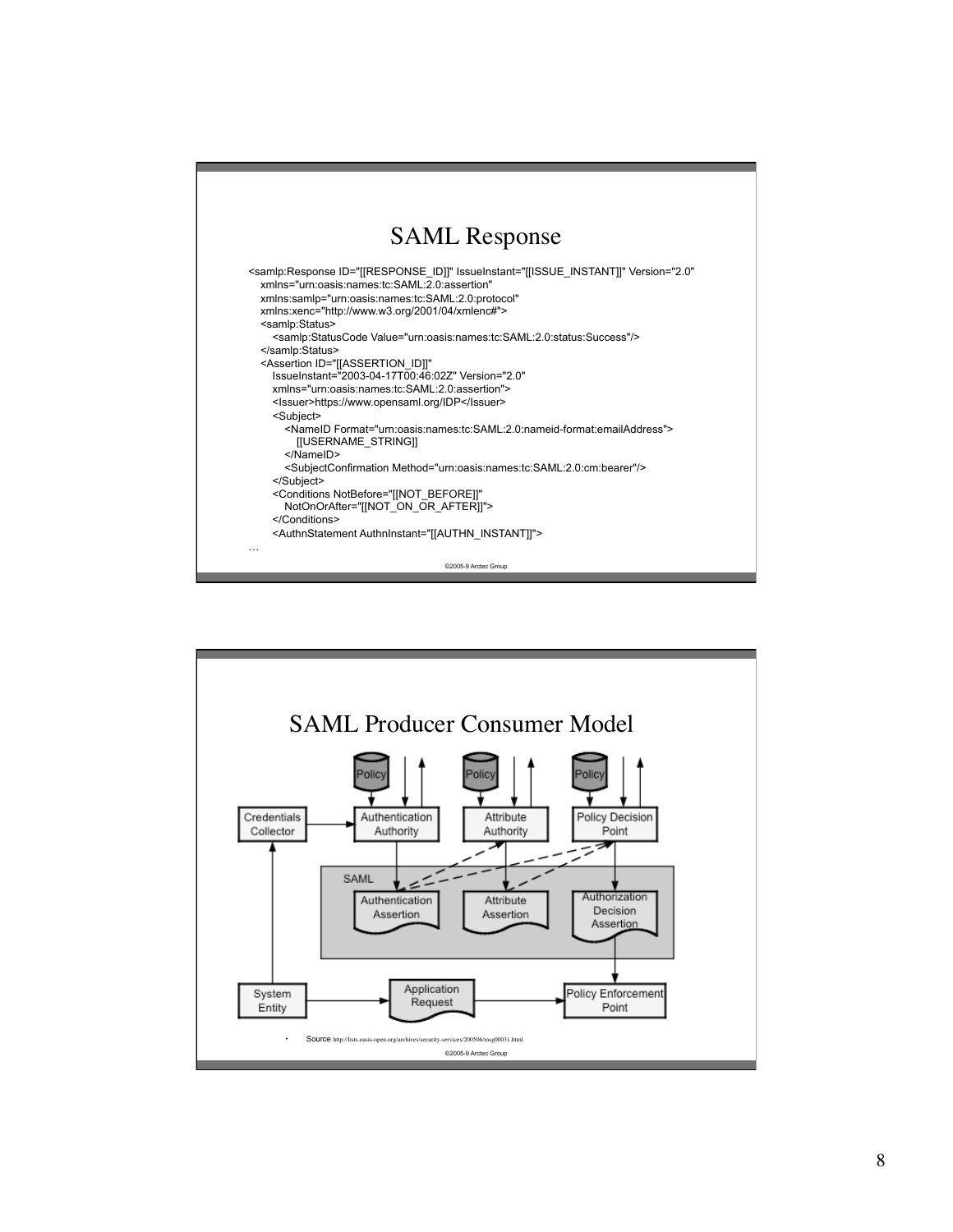

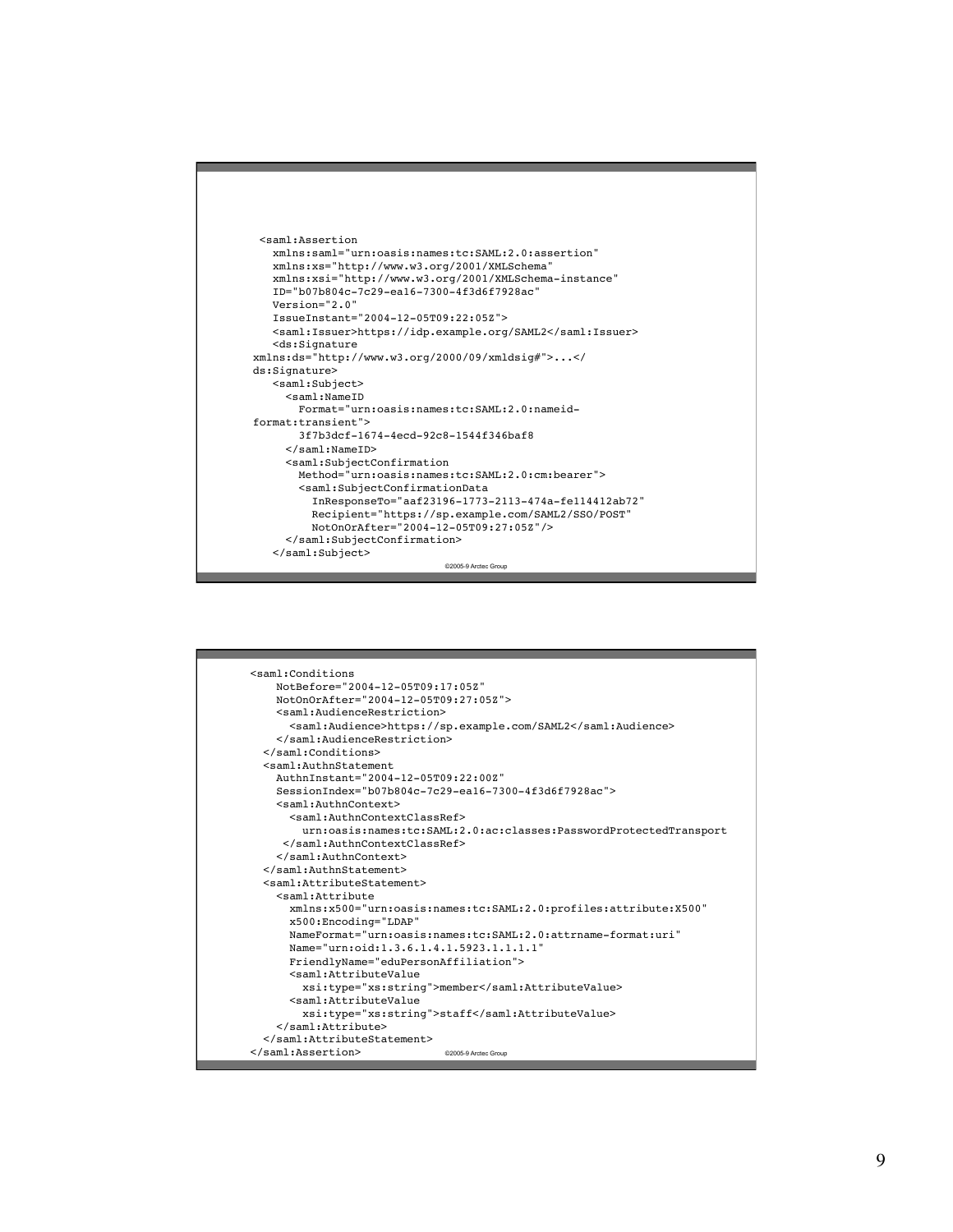

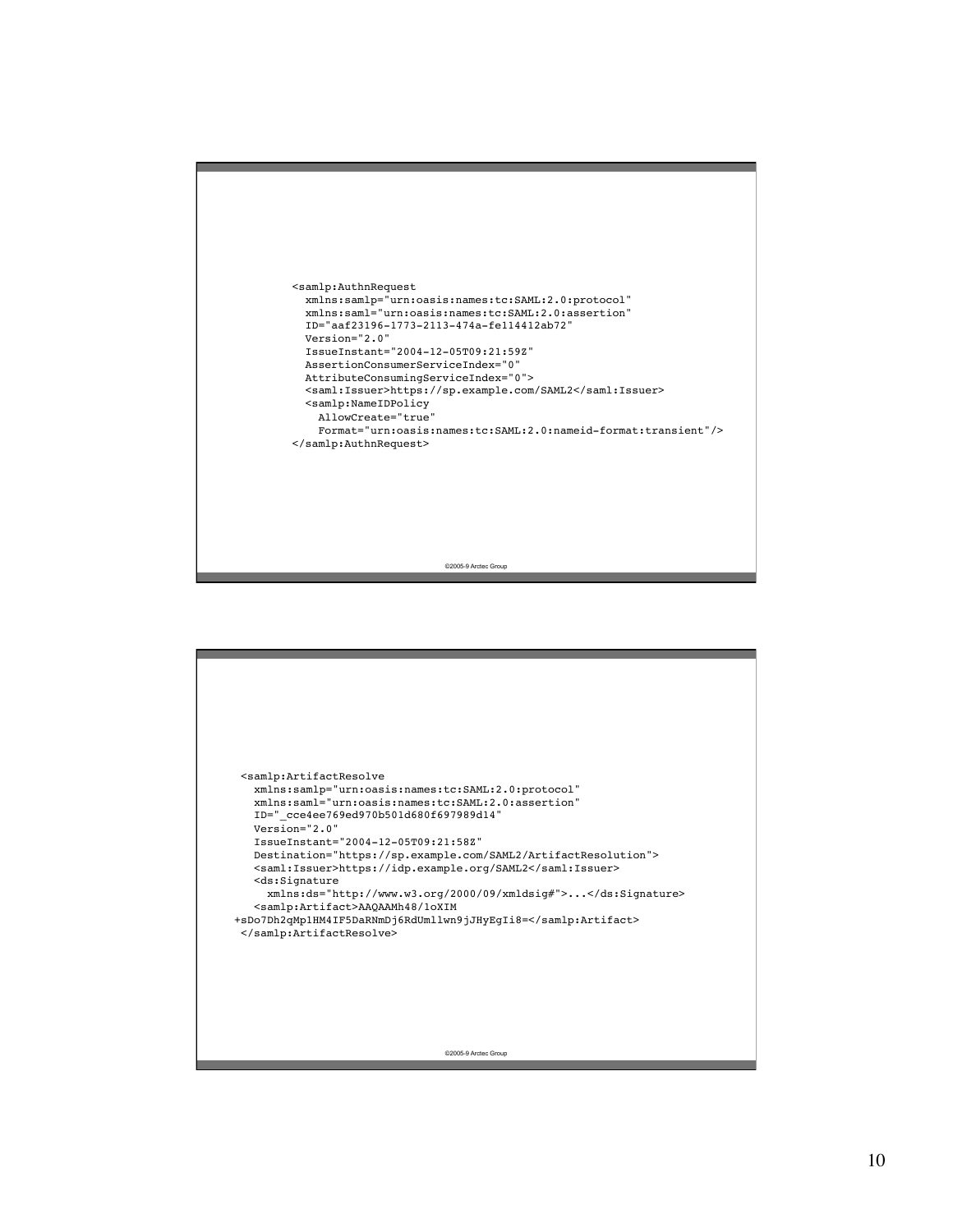

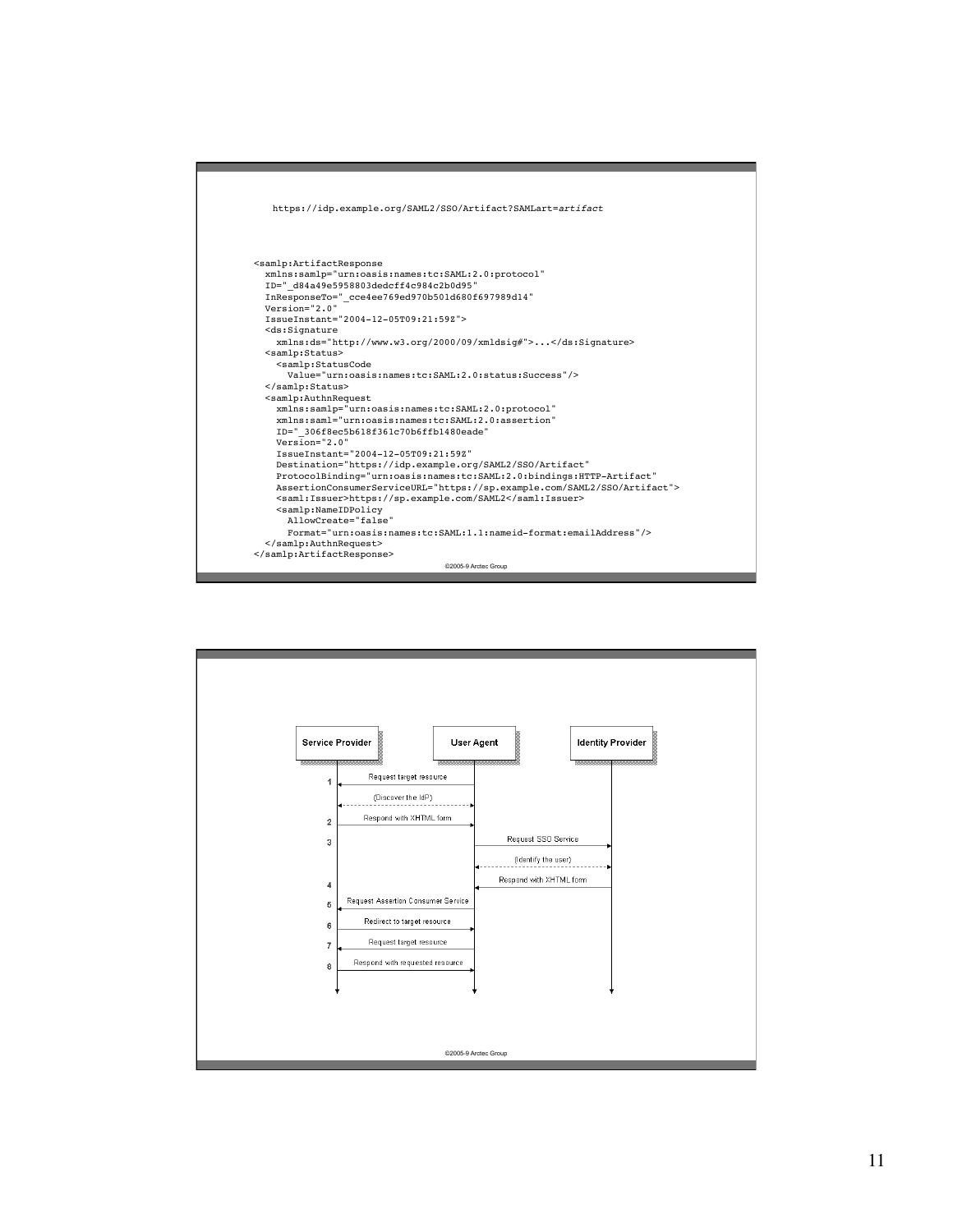

| Where does SAML fit?      |                                    |             |               |                |
|---------------------------|------------------------------------|-------------|---------------|----------------|
| <b>Threat</b>             | <b>Security Service</b>            | <b>Data</b> | <b>Method</b> | <b>Channel</b> |
| Spoofing                  | Authentication                     | <b>SAML</b> | <b>SAML</b>   |                |
| Tampering                 | Digital Signature                  | SAML        |               |                |
| Dispute                   | Audit Logging                      |             |               |                |
| Information<br>Disclosure | Encryption                         | SAML        |               |                |
| Denial of<br>Service      | Availability                       |             |               |                |
| Elevation of<br>privilege | Authorization,<br>Input validation | <b>SAML</b> |               |                |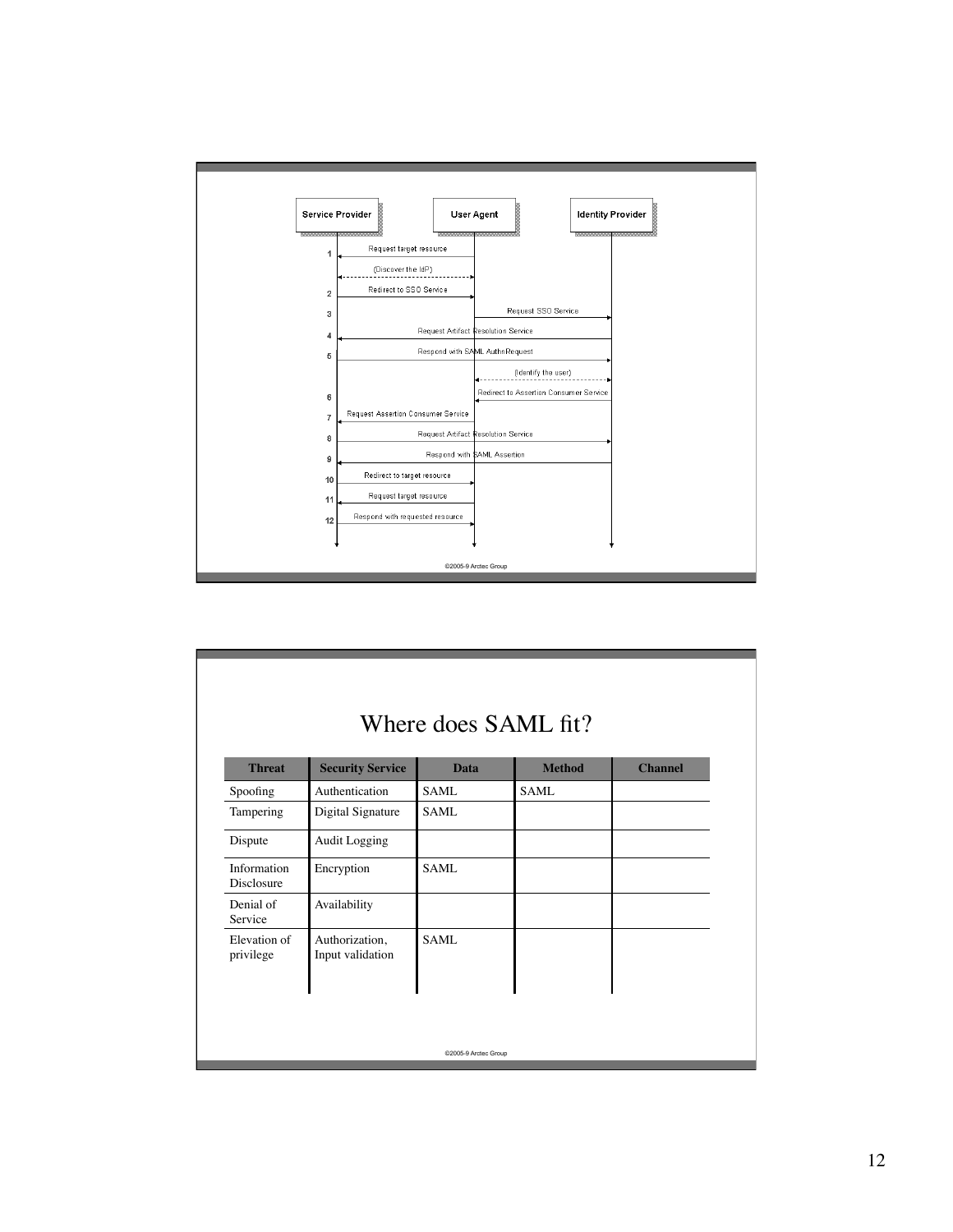

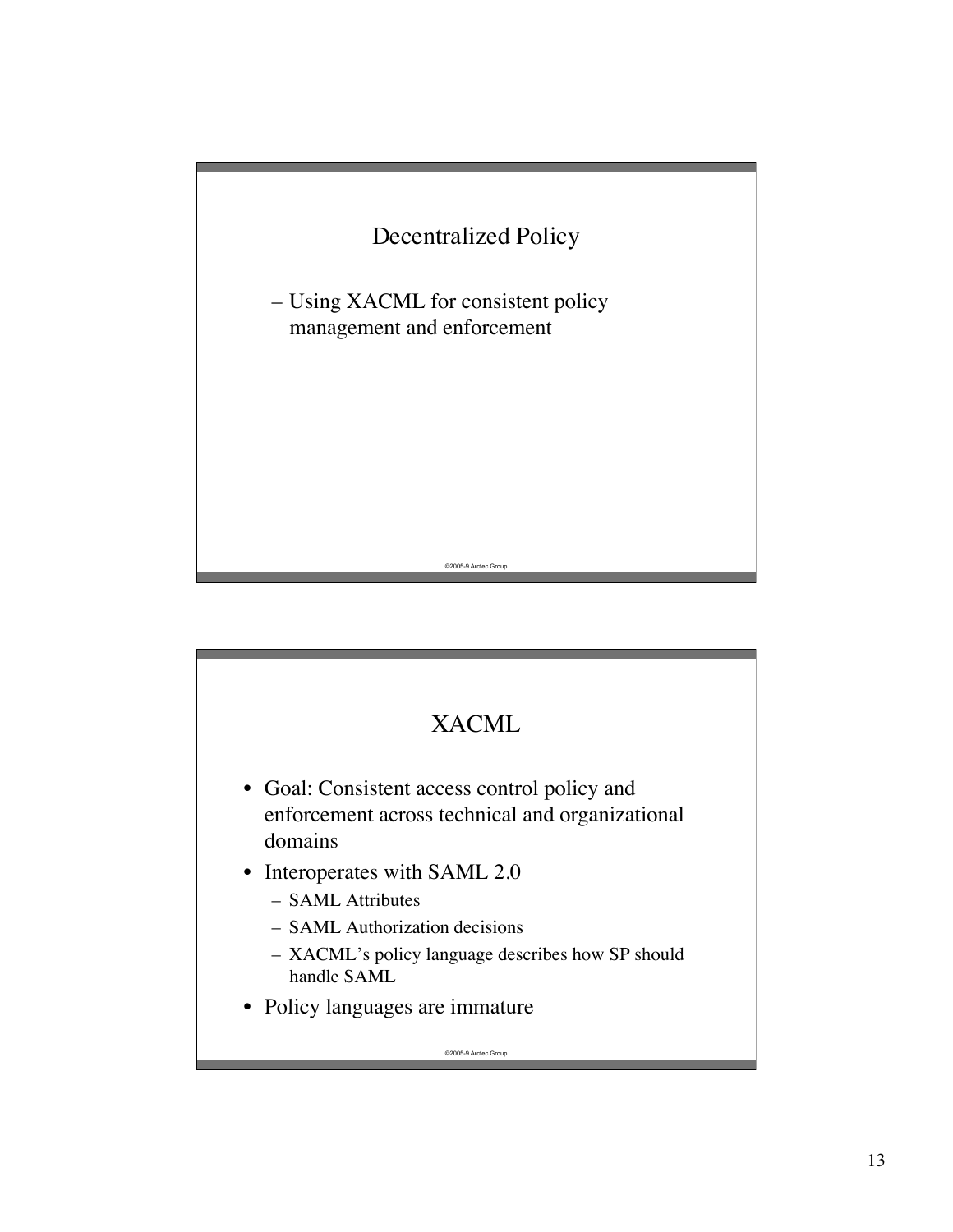

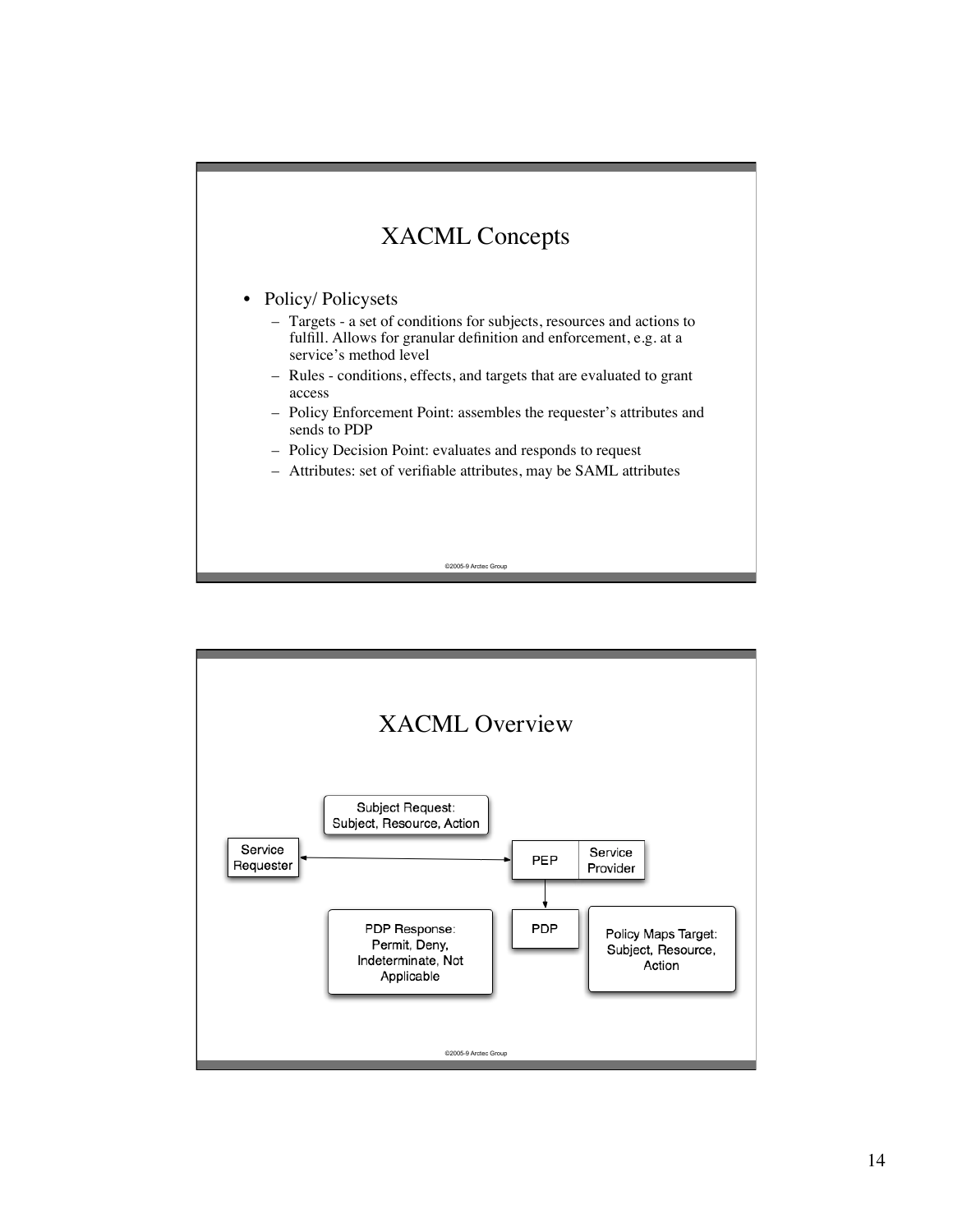